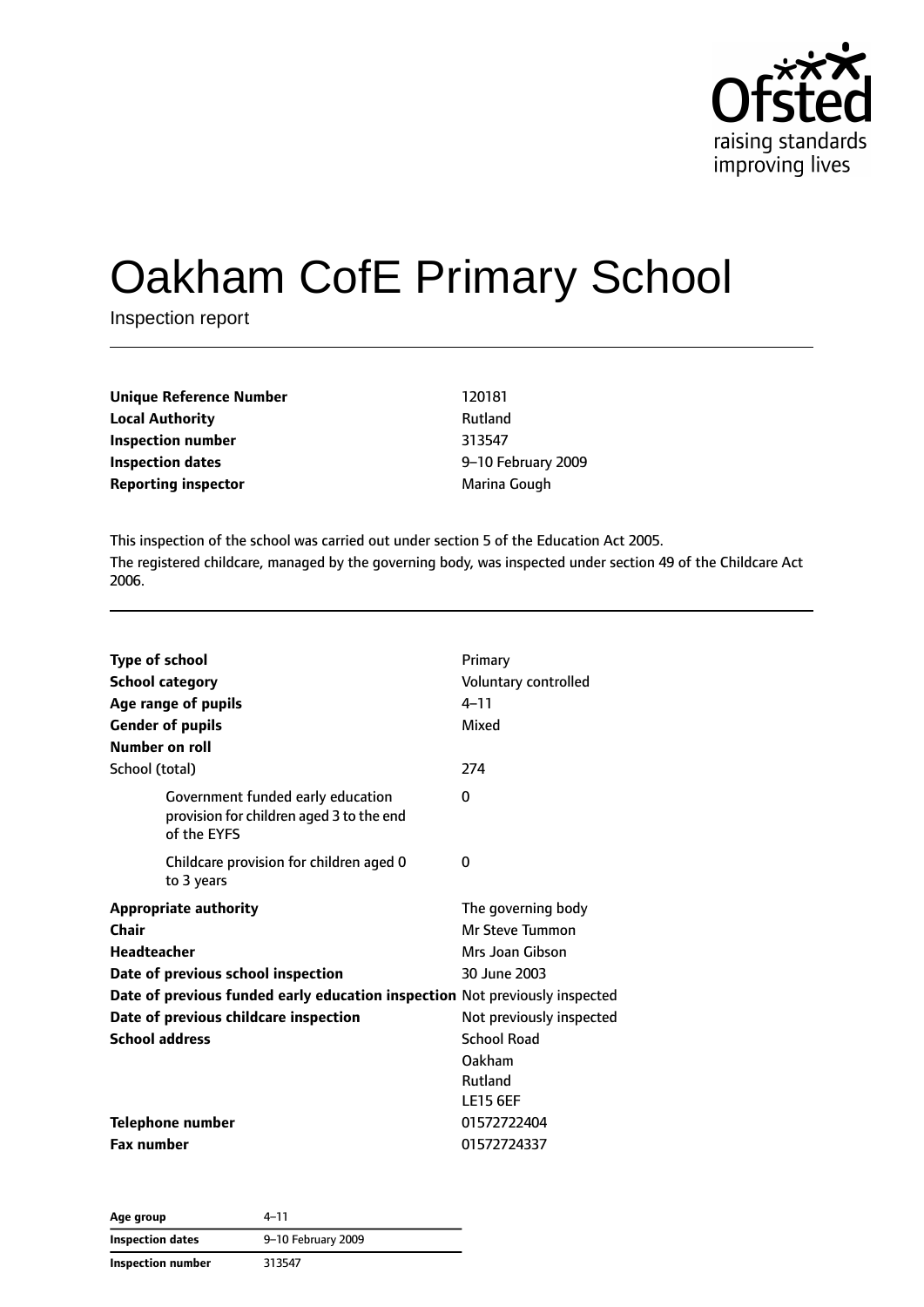.

<sup>©</sup> Crown copyright 2009

Website: www.ofsted.gov.uk

This document may be reproduced in whole or in part for non-commercial educational purposes, provided that the information quoted is reproduced without adaptation and the source and date of publication are stated.

Further copies of this report are obtainable from the school. Under the Education Act 2005, the school must provide a copy of this report free of charge to certain categories of people. A charge not exceeding the full cost of reproduction may be made for any other copies supplied.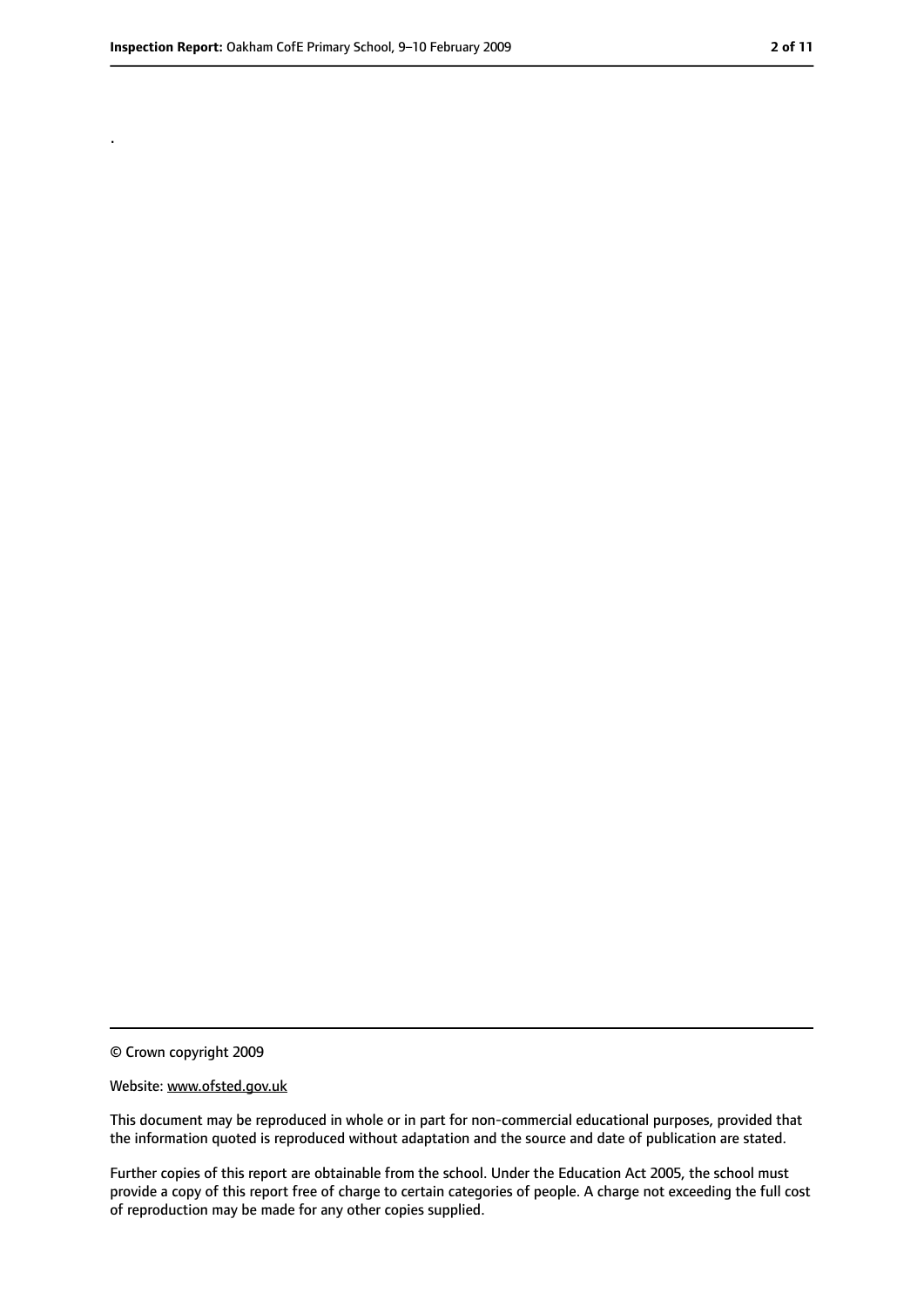# **Introduction**

The inspection was carried out by two additional inspectors.

## **Description of the school**

The school is situated close to the town centre and attracts pupils from a mix of socio-economic backgrounds. The number of pupils who join or leave the school at other than the usual times is high. Most of the pupils are of White ethnicity. The percentage of pupils who are known to be eligible for free school meals is lower than average, but this does not reflect the true levels of deprivation that exist within the school as a whole. The school has a special educational needs unit that caters for pupils with moderate and severe learning difficulties and also pupils who have autism. All of the pupils in the unit have statements. Pupils in the unit are accommodated in two classes within the main building and are very much a part of the school. Within the main school, the percentage of pupils who have learning difficulties is average. Pupils join the Early Years Foundation Stage when they are four years old, and their attainment on entry varies from year to year and ranges from average to below average. The school has achieved the Activemark and Healthy Schools Award in recent years. There is a separate onsite nursery and out-of-school club, which is not managed by the governing body.

## **Key for inspection grades**

| Grade 1 | Outstanding  |
|---------|--------------|
| Grade 2 | Good         |
| Grade 3 | Satisfactory |
| Grade 4 | Inadequate   |
|         |              |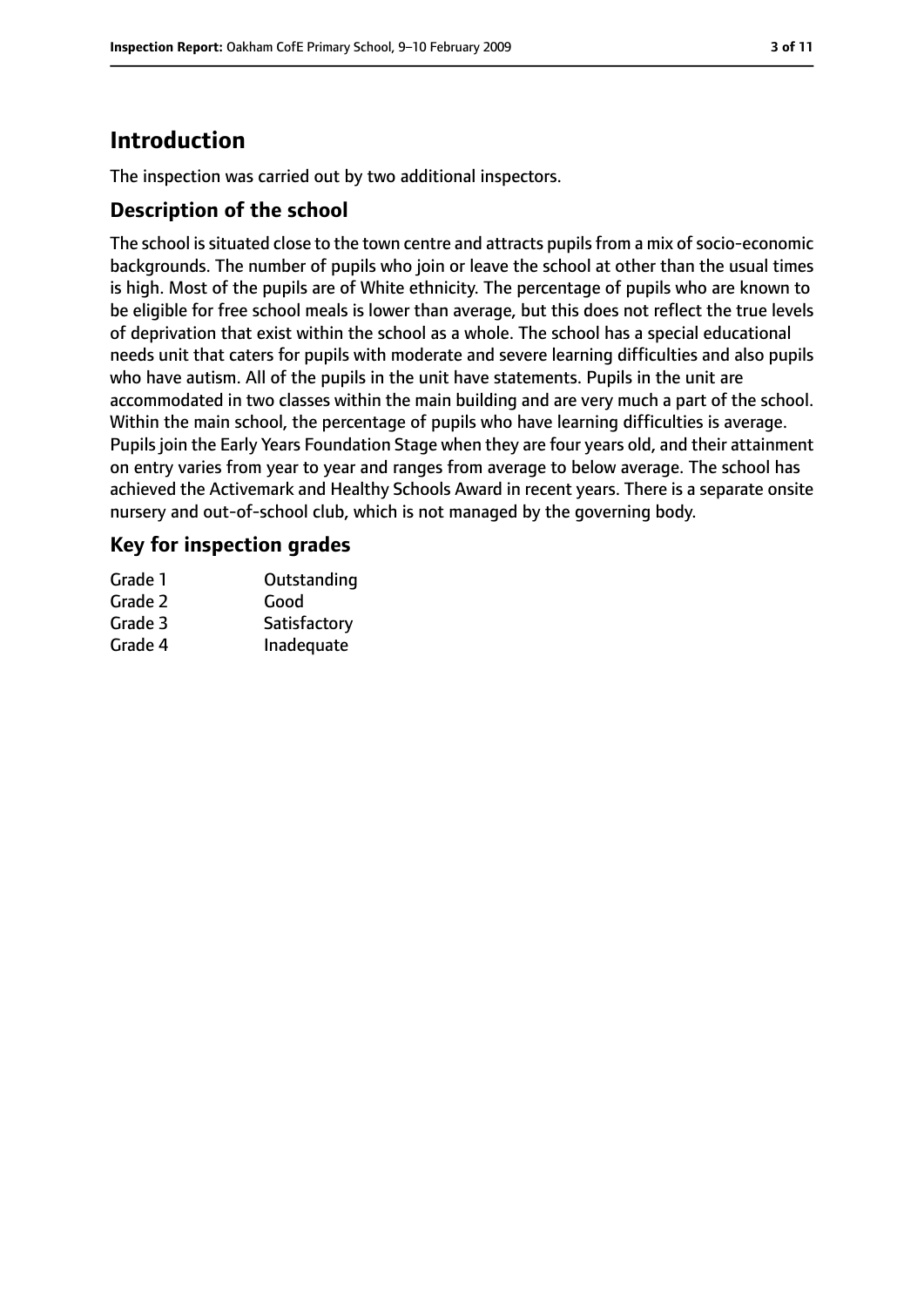# **Overall effectiveness of the school**

#### **Grade: 2**

This is a good school. It has outstanding features in some areas of its work. The school has made good progress since its last inspection both in terms of addressing the issues raised and its own priorities for improvement. The staff team is vibrant, enthusiastic and keen to keep the school moving forwards. As a result of outstanding leadership by the headteacher, and the imagination of staff, the school is very well placed for continued improvement.

Standards at the end of Key Stage 1 are above average in reading, writing and mathematics, reflecting a recent trend of improvement. Pupils of all abilities achieve well. Assessment data show that standards at the end of Key Stage 2 are broadly average in English, mathematics and science. Key Stage 2 pupils currently make good progress from their different starting points, especially those who have been in school from the Reception class. However, within Key Stage 2 there are very high levels of mobility, and the impact of pupils joining and leaving the school has an adverse impact on the overall picture of standards. Standards at the end of Key Stage 2 are showing signs of continued improvement, especially in English, where there are real strengths in pupils' writing. Mathematics continues to be an area of whole-school development. Some pupilslack awareness of what a reasonable answer lookslike when problem solving, and some are not sufficiently agile when making mental calculations.

Teaching is good and some outstanding teaching was seen during the inspection. Lessons are well paced and activities well matched to the needs of individual learners. Excellent tracking systems now enable staff to pinpoint when individual pupils are not making the expected progress and to intervene appropriately. However, although the tracking systems are excellent, they are relatively new and so are still not having their optimum impact. Pupils' personal development is outstanding. Pupils are confident, keen to share their ideas, and bubbling with enthusiasm in lessons. They know how to stay safe and to maintain healthy lifestyles and they thoroughly enjoy their learning. Pupils with severe behavioural and learning difficulties are integrated very well within classes and are given the high levels of support they need to overcome their difficulties.

The school provides a good curriculum that is enriched with an excellent range of additional learning opportunities. However, because of the focus on literacy and numeracy over recent years, the 'arts' subjects, including music, art, drama and design and technology have been marginalised. The school is working towards making its curriculum more imaginative and creative and recognises that more use could be made of the long morning sessions now that standards in literacy and numeracy are beginning to rise. Residential visits are provided for Year 4 and Year 6 pupils and these do much to promote their social and emotional development. The school provides exceptional levels of pastoral support for all pupils, enabling them to overcome barriers to learning.

The overall leadership and management of the school are good. The leadership of the headteacher is outstanding. She is reflective, full of ideas and able to motivate other staff. She very much leads from the front, and seeks and takes on board the views of staff, pupils and parents so that the school is dynamic and responsive. The team of middle managers is beginning to have a good impact on the school's life and work, but the individual and collective roles of these staff are not yet fully developed. Governors are hard working and committed, and provide an excellent strategic overview for the school.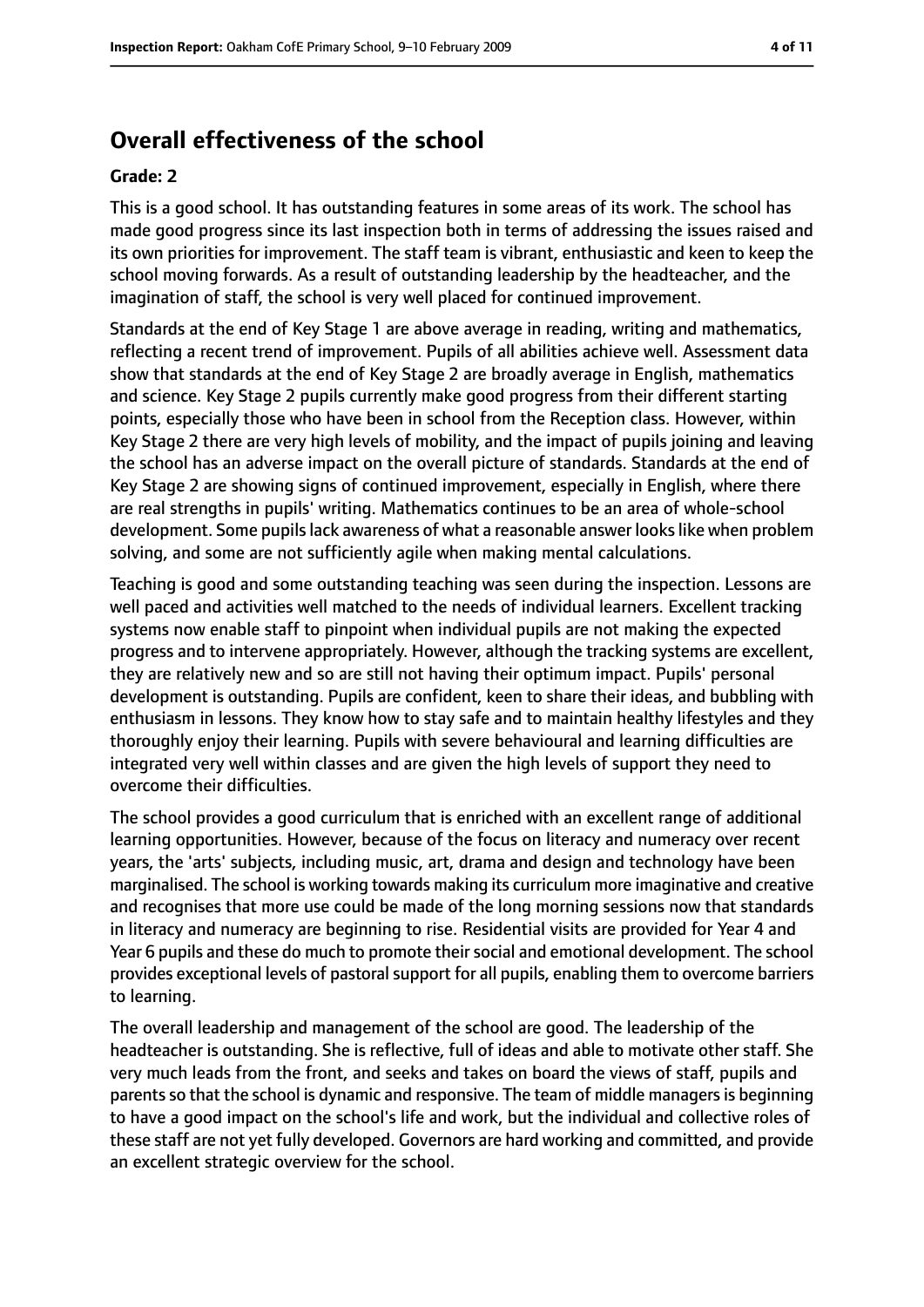# **Effectiveness of the Early Years Foundation Stage**

#### **Grade: 2**

When children join the Early Years Foundation Stage their attainment is average overall, although some children have poorly developed number, language and socialskills. The Reception children make good progress and attain at least the age-expected level by the end of the Early Years Foundation Stage. Teaching is good. The support staff and teaching staff are sensitive in their interventions, moving children's learning on without overly interfering. Language, number and social skills are given an appropriately high priority. Whilst there is generally a good balance between adult-directed and child-led activities, there are times when adult-directed activities are too long and children start to become a little restless. Assessment information is used very well to track the children's progress, and those with learning difficulties are identified quickly so that they can be given the additional support they need. The welfare arrangements for the children are good and every effort is taken to ensure their safety and well-being. The accommodation is satisfactory but has some constraints which staff work around well. For example, one of the classes does not have direct access onto the small outside play area. Work on the new school building will start within a few months and so there are rightly no plans for modifying or improving the current accommodation.

# **What the school should do to improve further**

- Improve the curriculum for Key Stage 1 and Key Stage 2 pupils by making better use of the long morning teaching sessions and giving the 'arts' subjects more prominence.
- Raise standards in mathematics further by ensuring that pupils of all ages have fast mental recall and the ability to check the reasonableness of their answers when making calculations and solving problems.

# **Achievement and standards**

#### **Grade: 2**

Standards have been a main area of focus over recent years and some of the hard work that staff have put in is finally starting to show results. For the first time in many years standards at the end of Key Stage 1 are above average in reading, writing and mathematics, representing good progress for these pupils. In Key Stage 2, standards are picking up, but for the current Year 6 group are close to the national average in English, mathematics and science. The initiatives that are bearing fruit in Key Stage 1 have yet to work through Key Stage 2 and so standards are not as high for the current Year 6 group as are predicted for subsequent groups of Key Stage 2 pupils. In addition, there have been extremely high levels of mobility in the current Year 6 group, with only just over one quarter of pupils having been in school since the Reception class. Key Stage 2 pupils of all abilities, including those with moderate and severe learning difficulties, make good progress.

The school's new assessment tracking system is proving to be a most useful tool in terms of raising standards. Teachers use the information when matching work to pupils' needs, and to identify pupils who are not progressing at the expected rate. Intervention strategies are put in place for groups of pupils who need an extra boost, and these have a very positive impact on learning and on the pupils' confidence and self-esteem.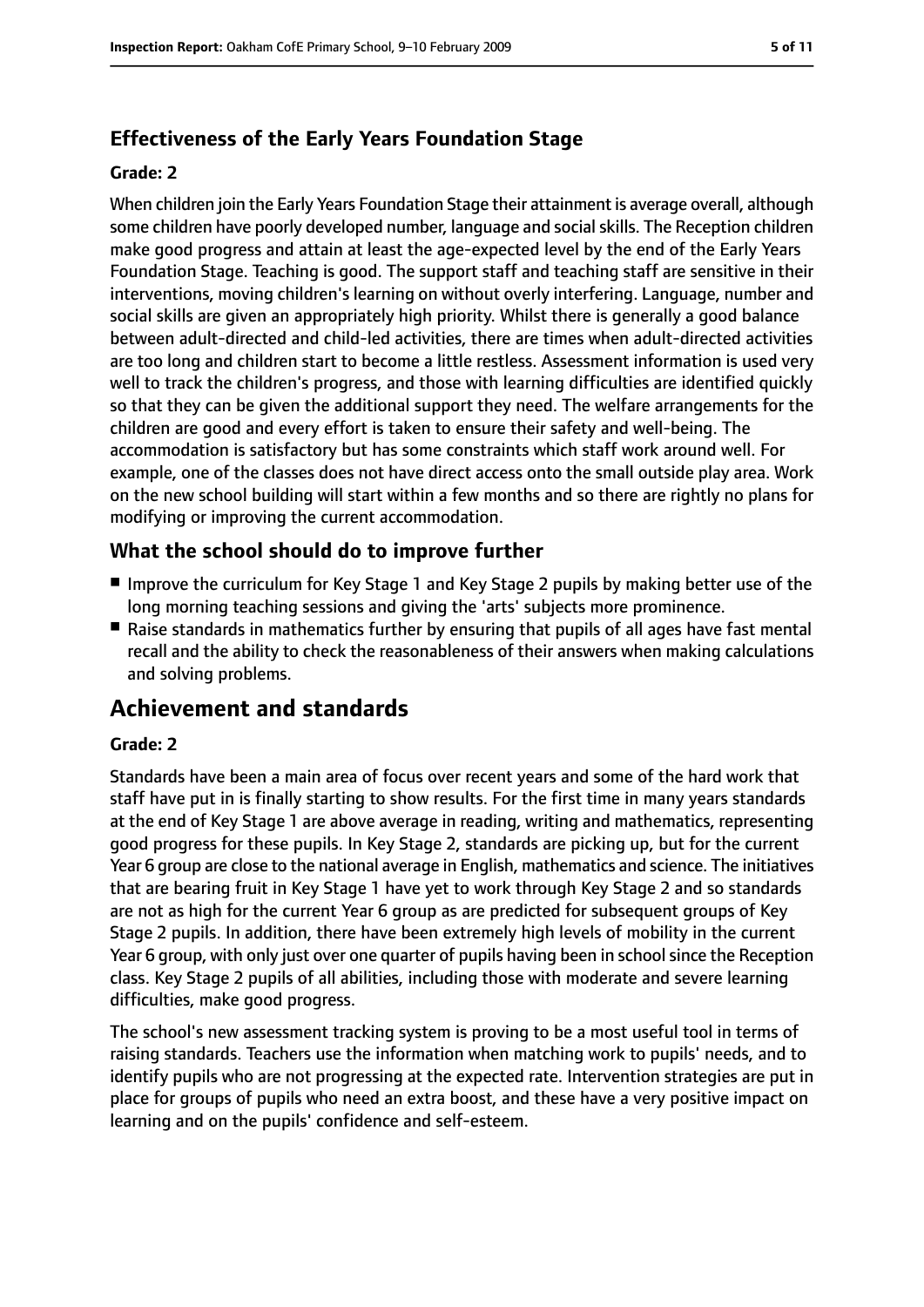# **Personal development and well-being**

#### **Grade: 1**

Pupils' personal development and well-being are outstanding. Pupils enjoy coming to school and relationships are excellent. Behaviour is exemplary, both in lessons and around the school, giving rise to a calm, relaxed and highly productive learning environment. Pupils feel safe. They say that bullying is rare and that occasional incidents are swiftly dealt with. Attendance is in line with the national average and the rate of unauthorised absence is exceptionally low.

Pupils' spiritual, moral, social and cultural development is outstanding. The school has a strong ethos of respect and consideration for others which permeates all activities. Pupils contribute to the school and wider community by becoming members of the class councils and by their frequent input into school assemblies. They are active in organising fund-raising events for charities. In lessons, there are many opportunities for them to learn independently and to evaluate their own learning. Pupils are aware of the need for a healthy diet and the importance of exercise and safe play. Residential visits contribute strongly to their confidence and self-esteem. They are well prepared for the practicalities of finance by a curriculum which is becoming increasingly relevant to their needs.

# **Quality of provision**

# **Teaching and learning**

#### **Grade: 2**

Teaching is mostly lively, pacy and exciting. Teachers and support staff form a very effective team and together provide a wide range of skills and expertise. In most lessons activities are very closely matched to the needs of individual pupils. Occasionally pupils spend too much time listening to the input of their teacher and not enough time engaged in activities. The use of information and communication technology across the curriculum is a strength, and the training of several teaching assistants in this subject has had a very positive impact on the quality of pupils' learning. Teachers provide very well for pupils with learning difficulties, ensuring that pupils from the Special Educational Needs Unit can be included in a wide range of mainstream activities.

### **Curriculum and other activities**

#### **Grade: 2**

The school provides a good curriculum that meets statutory requirements. However, currently not enough time is given to subjects such as art, drama, music and design and technology because of the significant amount of time that is given to literacy and numeracy. Now that standards are starting to improve in these areas the school is looking at ways of making the curriculum more lively and exciting and recognises that better use could be made of the long morning teaching sessions. The range of additional learning opportunities provided by the school is excellent. Pupils talk with exceptionally high levels of enthusiasm about residential trips, and benefit greatly from the opportunities these trips provide. Visits within the locality strengthen the pupils' knowledge of their local community.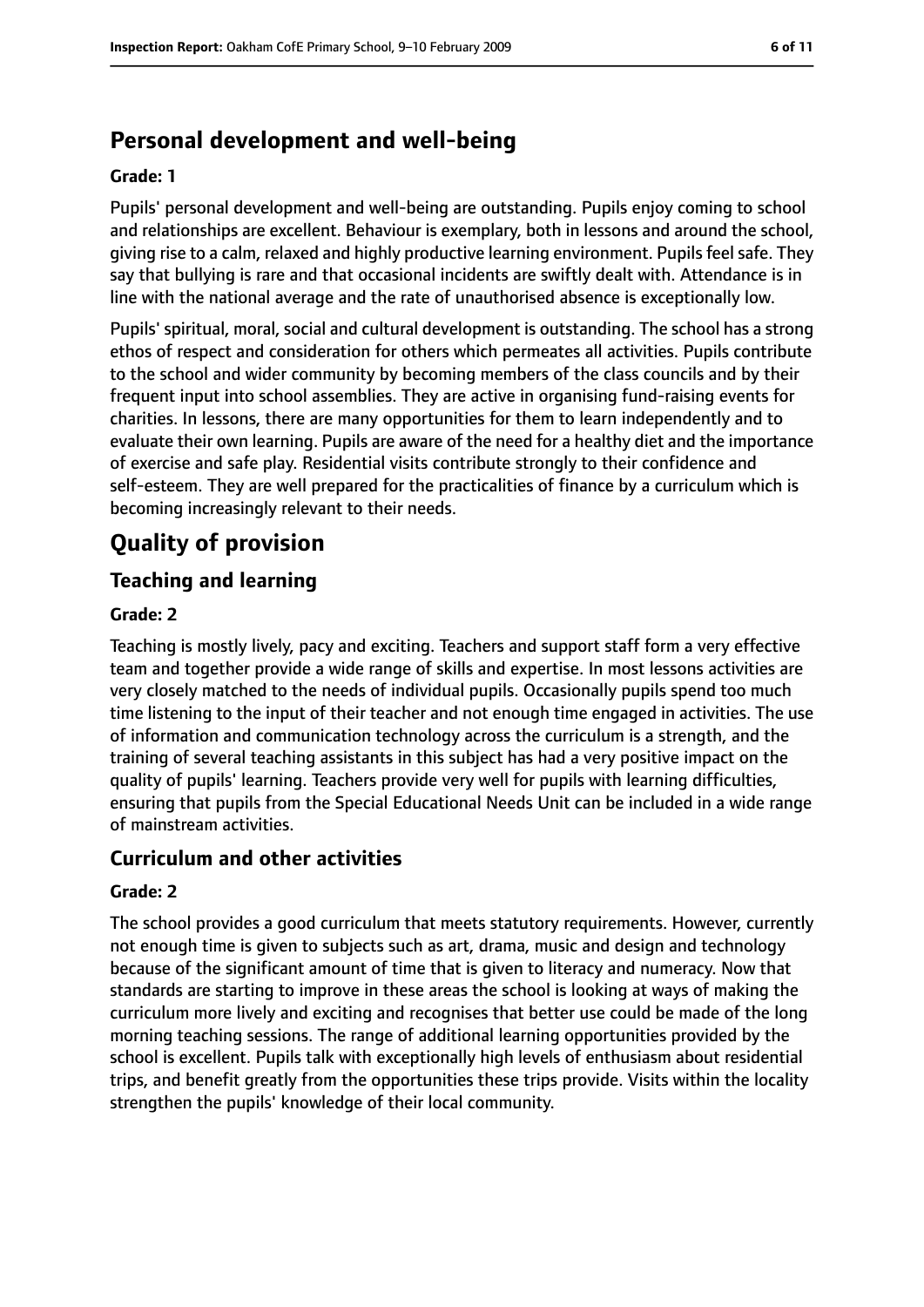#### **Care, guidance and support**

#### **Grade: 1**

Pupils receive outstanding care, guidance and support. The rigorous procedures for child protection comply with statutory requirements and there is great emphasis on health and safety. Pupils learn and play in a very caring and secure environment. The school actively elicits the views of pupils and encourages them to take responsibility. Procedures to improve attendance are robust and consistently applied. A comprehensive programme of personal, health and social education, enhanced by visiting experts, ensures that pupils are encouraged to stay healthy and safe. Through the Pyramid Club the school actively builds up confidence and self-esteem. Pupils who have particular learning needs or difficulties are well supported and a range of outside agencies augment the considerable expertise and commitment of the staff. Pupils are given excellent guidance about how they can improve their work through discussion, marking and the setting of targets. Pupils are very clear about what they have to do to make their work better.

## **Leadership and management**

#### **Grade: 2**

The headteacher's leadership is outstanding and she has established a clear and imaginative direction for the school. She is well supported by senior managers who work very effectively together to ensure that challenging targets are set and achieved. The school's self-evaluation is very accurate and takes due account of the views of parents and pupils. The school keeps in contact with parents through frequent newsletters, homework diaries and curriculum summaries. Despite this, a minority of parents take the view that communication is not adequate. This view was not borne out by the inspection findings. Teaching and learning are regularly monitored and programmes are agreed with teachers to improve their practice. This process is underpinned by a number of strategies such as peer observation to ensure that the best teaching can be seen by all. The governing body is outstanding. Members provide challenge to managers and they are well informed about the school's strengths and how it needs to improve. Governors have a clear strategic view of the way the school is to develop. Leaders are committed to promoting a cohesive community. This has been very successful within the school and there have been a number of initiatives to ensure that pupils become aware of the national and international dimensions. The school is aware that this is an ongoing area for development.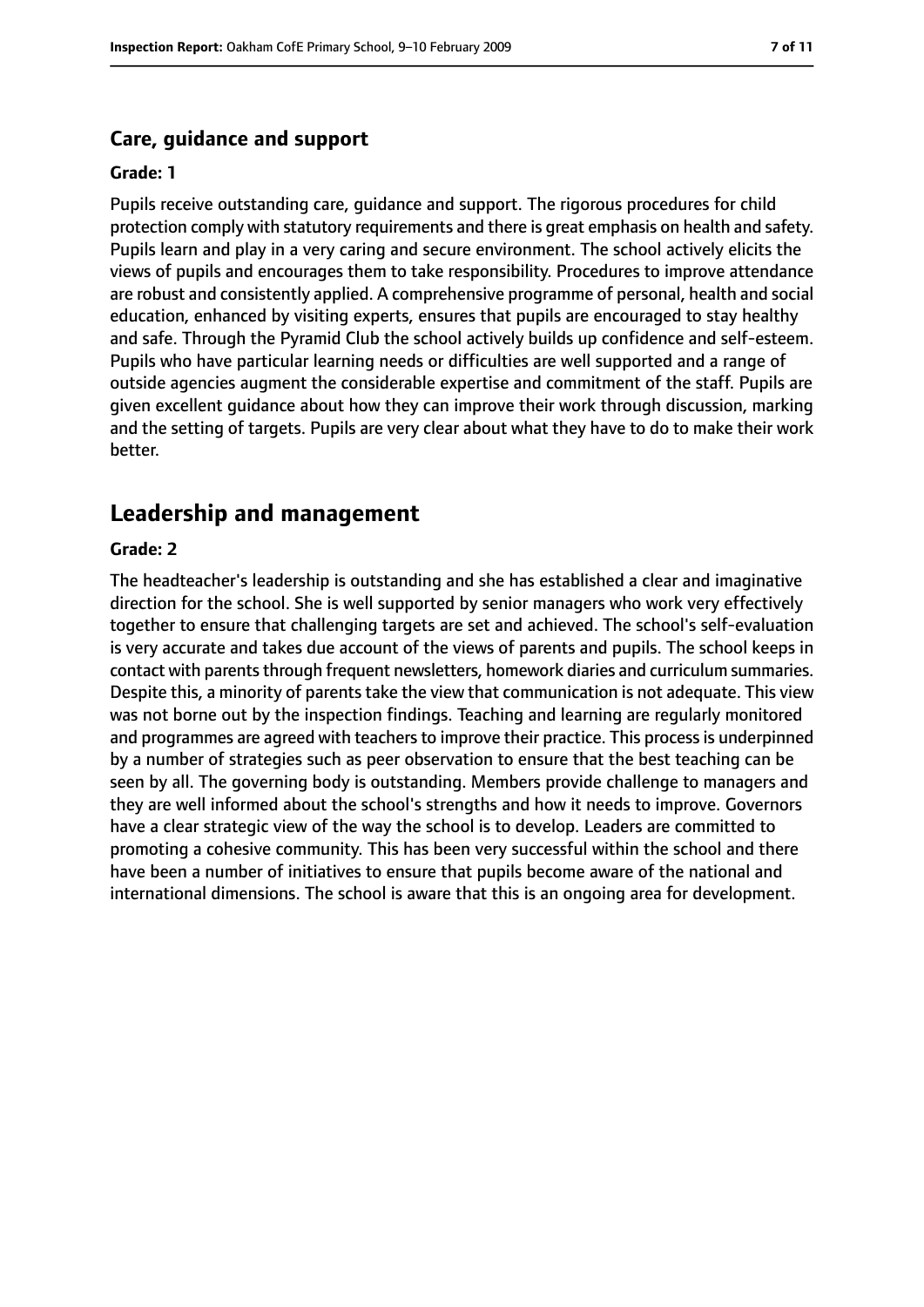**Any complaints about the inspection or the report should be made following the procedures set out in the guidance 'Complaints about school inspection', which is available from Ofsted's website: www.ofsted.gov.uk.**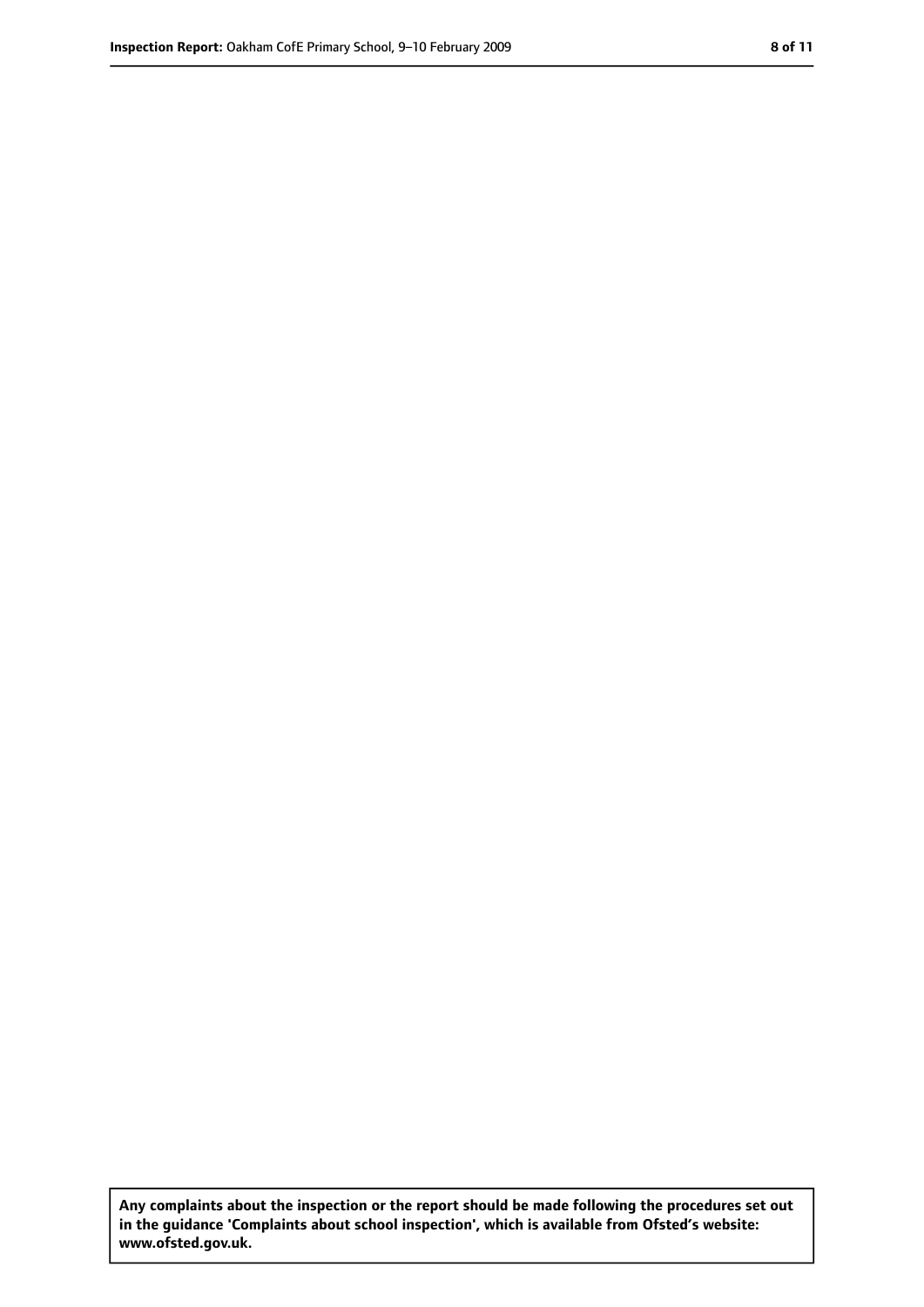# **Inspection judgements**

| Key to judgements: grade 1 is outstanding, grade 2 good, grade 3 satisfactory, and | School  |
|------------------------------------------------------------------------------------|---------|
| arade 4 inadequate                                                                 | Overall |

## **Overall effectiveness**

| How effective, efficient and inclusive is the provision of<br>education, integrated care and any extended services in meeting the<br>needs of learners? |     |
|---------------------------------------------------------------------------------------------------------------------------------------------------------|-----|
| Effective steps have been taken to promote improvement since the last<br>inspection                                                                     | Yes |
| How well does the school work in partnership with others to promote learners'<br>well being?                                                            |     |
| The capacity to make any necessary improvements                                                                                                         |     |

# **Effectiveness of the Early Years Foundation Stage**

| How effective is the provision in meeting the needs of children in the<br><b>EYFS?</b>       |  |
|----------------------------------------------------------------------------------------------|--|
| How well do children in the EYFS achieve?                                                    |  |
| How good are the overall personal development and well-being of the children<br>in the EYFS? |  |
| How effectively are children in the EYFS helped to learn and develop?                        |  |
| How effectively is the welfare of children in the EYFS promoted?                             |  |
| How effectively is provision in the EYFS led and managed?                                    |  |

# **Achievement and standards**

| How well do learners achieve?                                                                               |  |
|-------------------------------------------------------------------------------------------------------------|--|
| The standards <sup>1</sup> reached by learners                                                              |  |
| How well learners make progress, taking account of any significant variations<br>between groups of learners |  |
| How well learners with learning difficulties and/or disabilities make progress                              |  |

## **Annex A**

<sup>&</sup>lt;sup>1</sup>Grade 1 - Exceptionally and consistently high; Grade 2 - Generally above average with none significantly below average; Grade 3 - Broadly average to below average; Grade 4 - Exceptionally low.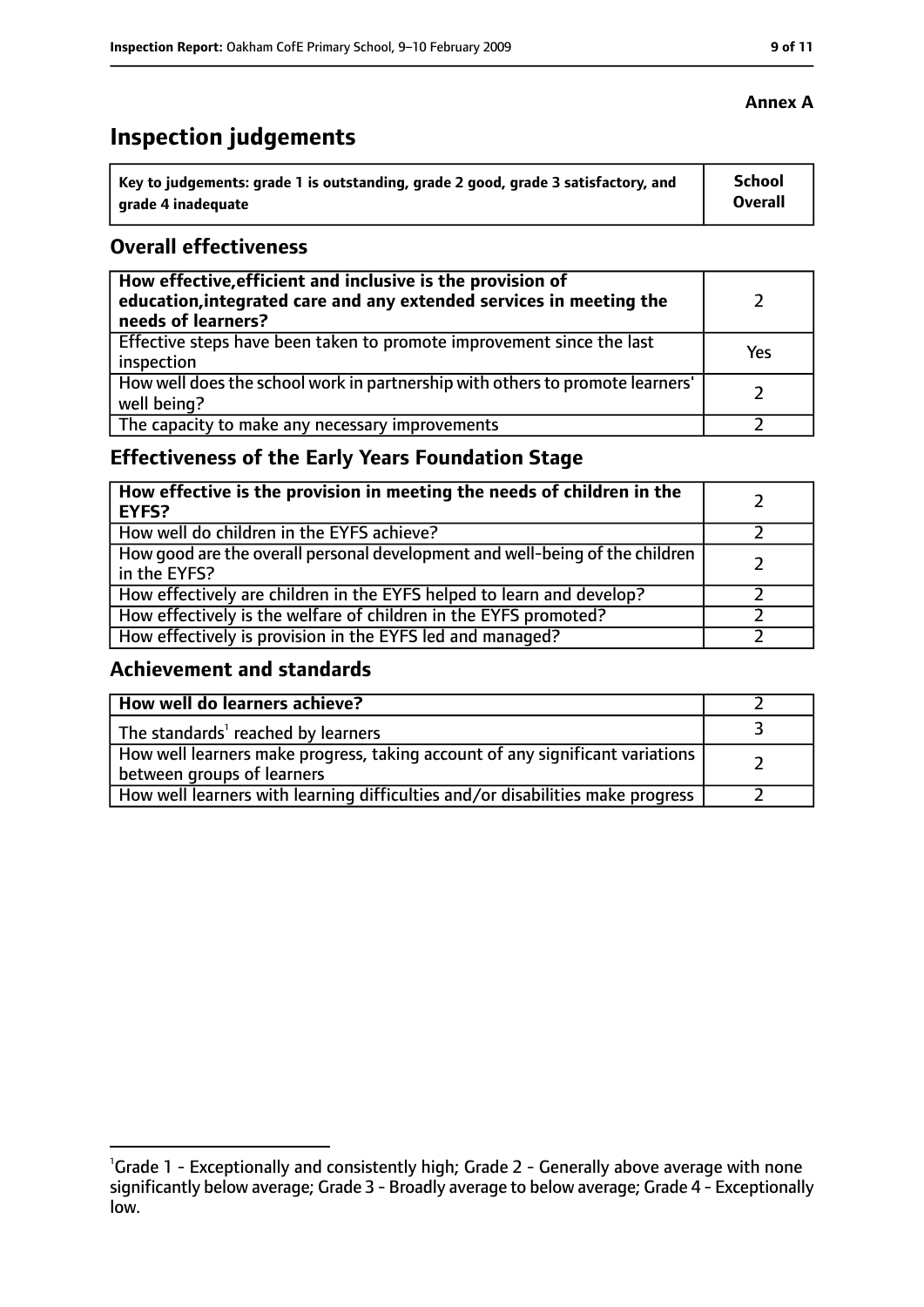# **Personal development and well-being**

| How good are the overall personal development and well-being of the<br>learners?                                 |  |
|------------------------------------------------------------------------------------------------------------------|--|
| The extent of learners' spiritual, moral, social and cultural development                                        |  |
| The extent to which learners adopt healthy lifestyles                                                            |  |
| The extent to which learners adopt safe practices                                                                |  |
| The extent to which learners enjoy their education                                                               |  |
| The attendance of learners                                                                                       |  |
| The behaviour of learners                                                                                        |  |
| The extent to which learners make a positive contribution to the community                                       |  |
| How well learners develop workplace and other skills that will contribute to<br>their future economic well-being |  |

# **The quality of provision**

| How effective are teaching and learning in meeting the full range of<br>learners' needs?              |  |
|-------------------------------------------------------------------------------------------------------|--|
| How well do the curriculum and other activities meet the range of needs and<br>interests of learners? |  |
| How well are learners cared for, quided and supported?                                                |  |

# **Leadership and management**

| How effective are leadership and management in raising achievement<br>and supporting all learners?                                              |     |
|-------------------------------------------------------------------------------------------------------------------------------------------------|-----|
| How effectively leaders and managers at all levels set clear direction leading<br>to improvement and promote high quality of care and education |     |
| How effectively leaders and managers use challenging targets to raise standards                                                                 |     |
| The effectiveness of the school's self-evaluation                                                                                               |     |
| How well equality of opportunity is promoted and discrimination eliminated                                                                      |     |
| How well does the school contribute to community cohesion?                                                                                      |     |
| How effectively and efficiently resources, including staff, are deployed to<br>achieve value for money                                          |     |
| The extent to which governors and other supervisory boards discharge their<br>responsibilities                                                  |     |
| Do procedures for safeguarding learners meet current government<br>requirements?                                                                | Yes |
| Does this school require special measures?                                                                                                      | No  |
| Does this school require a notice to improve?                                                                                                   | No  |